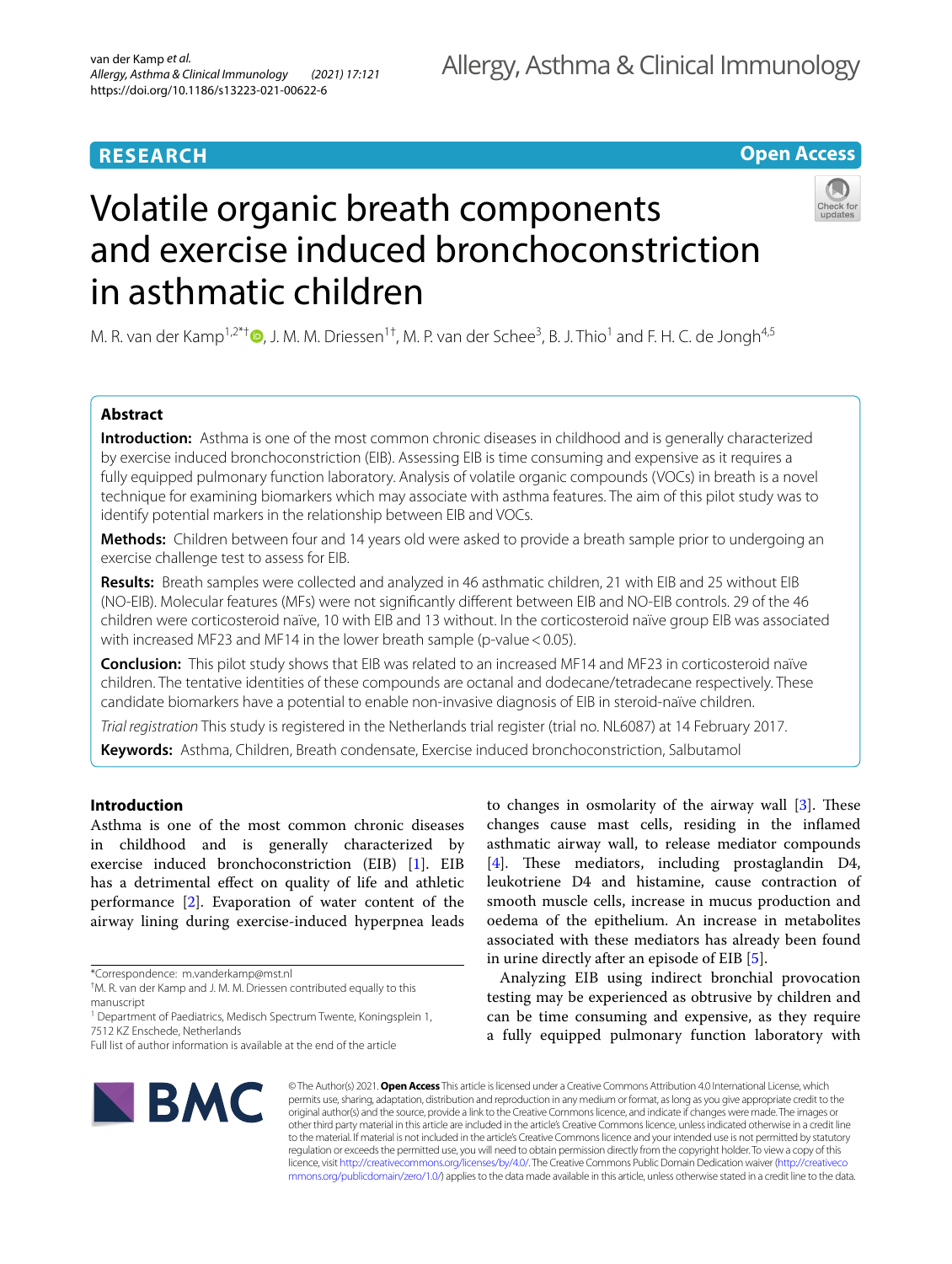experienced staff [\[6](#page-6-5), [7\]](#page-6-6). Analysis of volatile organic compounds (VOCs) in breath is a novel non-obtrusive technique for examining endogenous and exogenous biomarkers (prescribed drugs, diet and environmental exposure) [[8\]](#page-6-7). Its potential association with asthma phenotypes makes VOCs in breath a current topic of interest and suggests to explore whether it may diferentiate children with non-specifc respiratory symptoms from true asthmatics, and predict steroid responsiveness in the asthmatics [\[8\]](#page-6-7). Evidence is emerging how these compounds originate from airway infammatory cells through processes such as oxidative stress [\[9](#page-6-8)]. However, no studies have yet investigated the use of breath VOC biomarkers in relation to the occurrence of EIB in children.

The aim of this pilot study was to identify potential biomarkers for EIB in children with asthma.

# **Methods**

# **Study design**

This cohort study had a prospective cross-sectional design. Children with asthma, who participated in the WEARCON trial [\[10](#page-6-9)], were asked to provide a breath sample prior to undergoing an exercise challenge test to assess for EIB. This study was approved by the medical ethics committee of the Medical Spectrum Twente and was registered in the Netherlands trial register (trial no. NL6087).

# **Sample size and population**

The population consisted of 46 pediatrician diagnosed asthmatic children aged between 4 and 14 years old with respiratory symptoms. All participants underwent an exercise challenge test (ECT) in combination with pulmonary function tests (PFT) to determine if they had EIB. The ECT was performed in a climate chamber (10 $\degree$ C) according to the American Thoracic Society guidelines [[6](#page-6-5), [11](#page-6-10)]. Children aged 8–14 years old performed the ECT on a treadmill for 6 min with submaximal exercise load (steady-state heart rate of 85% of the maximal heart rate (220—age)) and their nose clipped. The inclination of the treadmill was 10%. Children aged 4–7 years old performed the exercise on a jumping castle for 6 min as described by van Leeuwen et al. [[12\]](#page-6-11). EIB was defned as a post-exercise maximal decrease in forced expiratory volume in 1 s  $(FEV_1)$ of  $\geq$  13% (if on inhaled corticosteroids(ICS)) or  $\geq$  20% (if not on ICS) [\[13](#page-6-12)]. To prevent the infuence of the direct pharmacological efect of medication, subjects were asked to withhold their medication before the ECT according to the withholding times stated in the ERS standard of bronchial challenge testing [\[14](#page-7-0)].

Demographic characteristics (gender, age and body mass index) of the subjects were retrieved from electronic patient records. Other clinical metadata involved the dichotomous variable ICS use (orally confrmed adherent use of at least 100 µg ICS twice daily), the baseline lung function (FEV<sub>1</sub>% predicted) and the maximal postexercise fall in  $FEV<sub>1</sub>$  during the ECT. Moreover, allergies were assessed in the subjects with a radioallergosorbent test (RAST) within the last three years before the ECT. Subjects with an IgE level>0.35 kU/L for at least one of the inhalation allergies (house dust mites, grass pollen, tree pollen, cat epithelium, dog epithelium, fungi and herb pollen) were classifed as allergic. A subset of our population was on ICS, which strongly modifes asthmatic airway infammation. To explore this in more detail an additional analysis was performed with stratifcation based on ICS usage in the children.

#### **Breath sample collection & analysis**

Breath samples were collected immediately prior to the ECT using a ReCIVA® Breath Sampler (Owlstone Medical Ltd.). ReCIVA is capable of simultaneous collection of up to two breath fractions. The device contains two independent pumps each attached to two of the sorbent tubes in the Breath Biopsy Cartridge. Each pump can be activated separately at diferent points in breath collection to capture air from pre-determined breath fractions.

ReCIVA collects VOCs from exhaled breath directly onto four Tenax TA/Carbograph 5TD sorbent tubes integrated into the Breath Biopsy® Cartridge (Owlstone Medical) To minimize background VOCs originating from ambient air, subjects inhale air through ReCIVA that has been fltered. ReCIVA includes a non-return valve that ensures inhaled air passes through CASPER and exhaled air is released directly to the environment after VOC extraction.

#### **Collection**

ReCIVA collects breath from subjects during regular tidal breathing, requiring no specialist breathing maneuvers. During collection, the system initially learns a subject's breathing pattern allowing it to control pump activation to specifcally capture selected breath fractions. In this study one pump collected air from the upper airways while the other collected breath enriched for the alveolar fraction. The upper airway fraction is more likely to contain VOCs originating directly in the bronchial mucosa and epithelium. Deeper fractions include alveolar air which exchanges organic compounds with the bloodstream. Blood carries many VOCs originating throughout the body, which are associated with a wide range of biochemical and metabolic processes including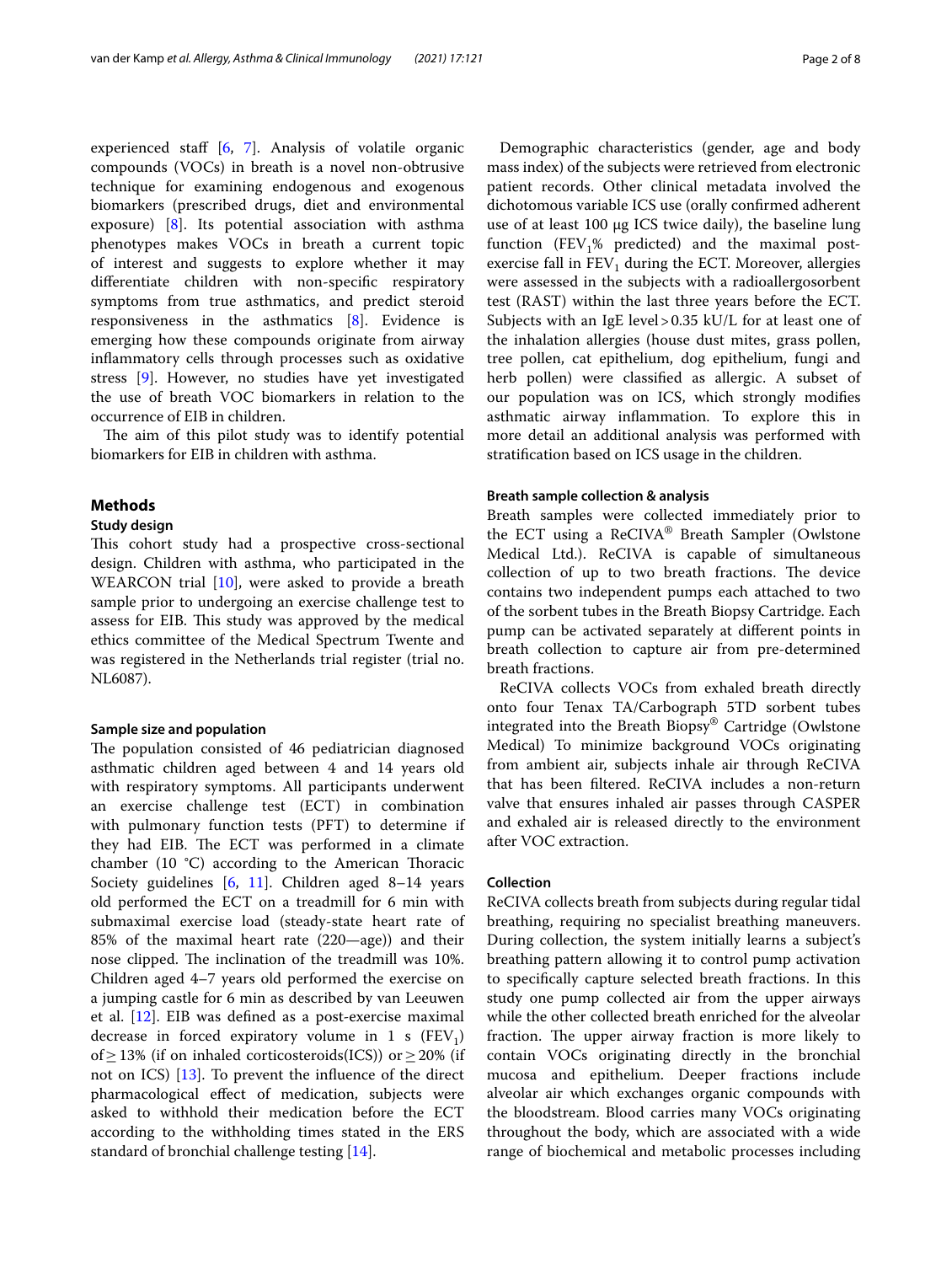infammation. In this study, 500 mL of breath was collected onto each sorbent tube, meaning a total of 1 L was samples from each breath fraction.

#### **Sample analysis**

Samples were analysed using the Breath Biopsy platform in the Breath Biopsy Laboratory (Owlstone Medical Ltd.). Samples were dry purged to remove excess water and desorbed using a TD100-xr thermal desorption autosampler (Markes International) and transferred onto a VF-5 ms column (60 m  $\times$  0.25 mm  $\times$  0.25 um; CP8960 Agilent Technologies) using 1:2 split injection. Chromatographic separation was achieved via a programmed method (50–310 ℃ in 60.3 min. at 2.0 mL/ min.) on a 1310 oven (Thermo Fisher Scientific) and mass spectral data acquired using an electron impact ionization time-of-fight (EI-TOF) BenchTOF HD mass spectrometer (Markes International).

#### **Data analysis**

# *Feature extraction*

Features list were extracted from TD-GC-MS chromatograms for statistical analysis. Feature extraction involves identifying a set of characteristics indicative of a compound and aligning them across all samples to ensure that the same feature is consistently identifed and extracted when present in any sample from the dataset. The peak area of the most robust ion (known as the quantifer ion) provides a measure of the abundance of the compound in the sample.

Samples were batched into groups with minimal variability in retention time (RT). These batches were subsequently RT corrected to align samples for the duration of the study. Initial deconvolution was performed with Profnder (Agilent). Masshunter Quantitative Analysis software (Agilent) allowed the

extracted ions from all 46 samples to be simultaneously inspected for measures of feature consistency and quality. The criteria for the feature inspection and consequential action is described in Table [1](#page-2-0).

When peaks were initially identifed as one feature but were subsequentially split into two features based on the ion correlation in retention time, the criteria (Table [1\)](#page-2-0) were re-run on each new candidate feature. This processing resulted in a set of 25 features, termed molecular features (MFs), suitable for comparison across the sample set. The MFs were matched against the National Institute of Standards and Technology (NIST) standard reference database (2017), a library of over 200,000 compounds, and selected based on the highest match factor (a measure of how well the mass spectrum matches spectra of known standards) to provide a tentative identifcation. A match factor>70–80% represents a hit with a good probability of refecting the true structure or chemical class, but all tentative IDs require structural elucidation analysis or comparison to a true standard to establish the real ID. Tentative IDs are listed in the Supplemental Feature Tables (see Table [2\)](#page-3-0). Features known to originate from analytical equipment such as siloxanes were removed from the list prior to analysis. Resulting features were imported into the Masshunter Quantitative Analysis software (Agilent Technologies) and integrated.

# **Statistical analysis**

The relationship between identified MFs and demographic and clinical features was explored using Principle Component Analysis (PCA), an approach to visually inspect the underlying structure of the data.

To investigate whether the peak area of each MF difered between the EIB and NO-EIB patients, we used the Mann–Whitney U test, a two-sample non-parametric

<span id="page-2-0"></span>

| Table 1 Checks for feature consistency and quality |  |  |  |
|----------------------------------------------------|--|--|--|
|----------------------------------------------------|--|--|--|

| Check                                                                                                                                                                           | <b>Resolution</b>                                                                                                |
|---------------------------------------------------------------------------------------------------------------------------------------------------------------------------------|------------------------------------------------------------------------------------------------------------------|
| Qualifier and quantifier ions were specific for a feature across all samples<br>to prevent misidentification, particularly for those ions selected for<br>calculating peak area | Alternate related ions identified and examined for specificity or feature<br>removed                             |
| lons correlated in RT to within 1.5 s within a single sample and 15 s<br>between samples                                                                                        | Selected ions were removed or added to ensure criteria was met                                                   |
| Correlating peak shape and time alignment between all qualifier and<br>quantifier ions                                                                                          | lons not possessing matching peak shape were removed                                                             |
| RT extraction window was checked for consistency across all samples                                                                                                             | RT window adjusted to ensure peak area was correctly captured in all<br>samples                                  |
| Ion ratios between selected fragments were flagged if outside $\pm$ 15% of<br>the target ion ratio                                                                              | If ion ratio consistency could not be achieved across multiple samples, the<br>feature was removed. <sup>a</sup> |
| Feature present in at least 5 samples                                                                                                                                           | If not present in at least 5 samples, feature was removed                                                        |

<sup>a</sup> This criterion was relaxed for the lowest intensity samples (~103 counts on the EIC) as the ratio error increased and in cases where there was an interfering peak on the secondary ion but not with the ion which was selected to have its area extracted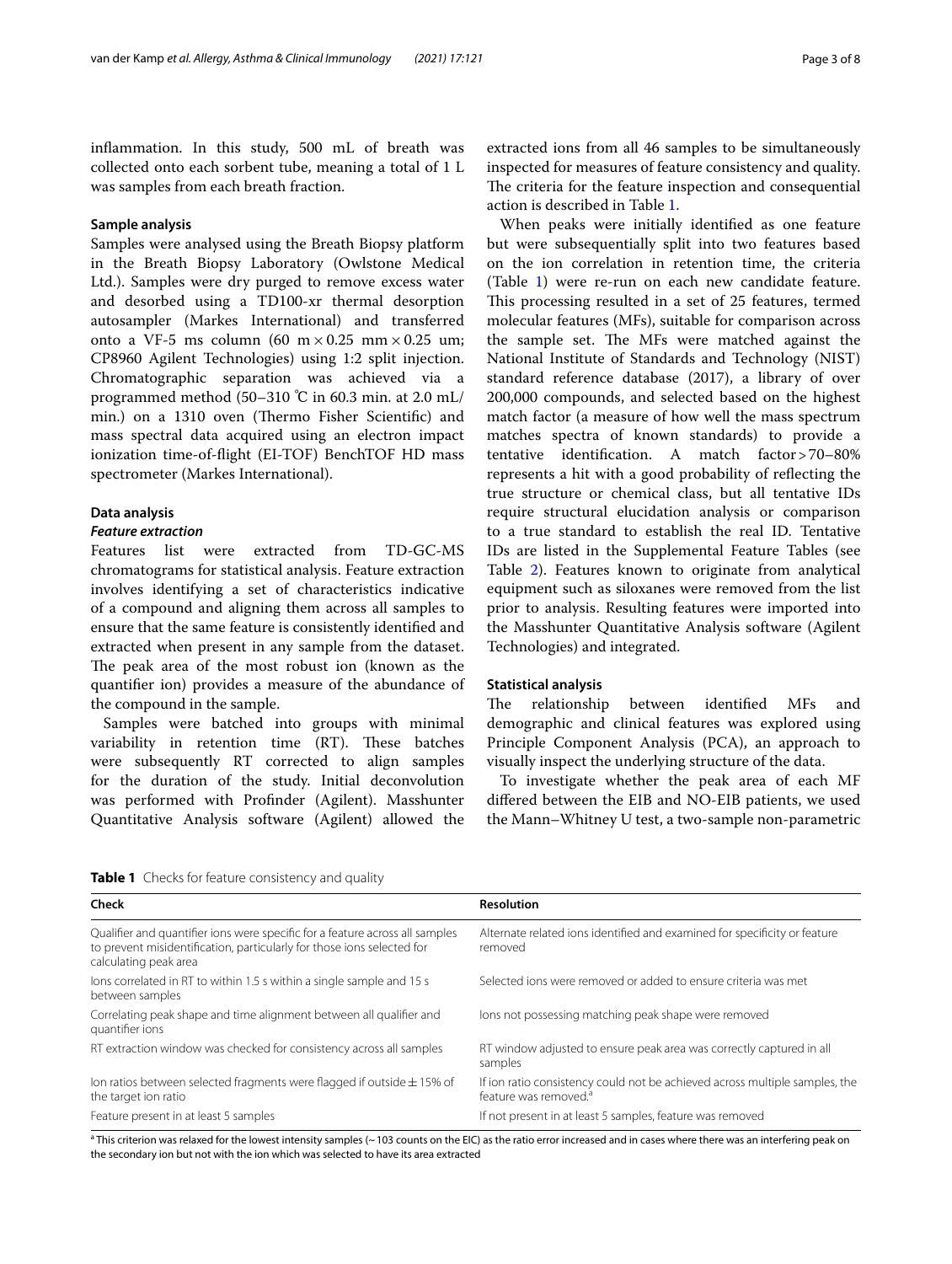<span id="page-3-0"></span>**Table 2** Feature table with NIST match score

| <b>Tentative ID</b>                 | MF#              | NIST match<br>score (%) |
|-------------------------------------|------------------|-------------------------|
| Toluene                             | MF1              | $60 - 65$               |
| 2,4-Dimethyl-1-heptene              | MF <sub>2</sub>  | $40 - 50$               |
| styrene                             | MF3              | $60 - 70$               |
| Heptanal                            | MF5              | $75 - 80$               |
| Tricyclo[2.2.2.0(1,4)]octane        | MF <sub>6</sub>  | $20 - 40$               |
| Butyrolactone                       | MF7              | $25 - 40$               |
| 3-Carene                            | MF <sub>8</sub>  | $50 - 55$               |
| Nonane, 2-methyl                    | MF9              | $30 - 40$               |
| Benzaldehyde                        | MF10             | $55 - 67$               |
| Phenol                              | MF11             | $55 - 65$               |
| Heptane, 2,2,4,6,6-pentamethyl-     | MF12             | $55 - 60$               |
| Decane                              | MF13             | $42 - 50$               |
| Octanal                             | MF14             | $55 - 65$               |
| Heptane, 5-ethyl-2,2,3-trimethyl-CC | MF20             | < 10                    |
| Acetophenone                        | MF21             | $10 - 15$               |
| Nonanal                             | MF <sub>22</sub> | $~1$ 40                 |
| Dodecane/Tetradecane                | <b>MF23</b>      | $40 - 45$               |
| Hexadecane/bromo heptadecane        | MF24             | $45 - 55$               |
| Dodeanal                            | MF25             | 40                      |

test. The analysis included all 25 MFs and did not require the MFs to be normally distributed.

To test whether ICS treatment modifed the relation between EIB and the MFs, two-way analysis of variance (two-way ANOVA) was conducted to test for efect modifcation. A two-way ANOVA was used in the absence of an equivalent non-parametric test. An unadjusted interaction  $p$ -value < 0.2 was considered to provide some evidence of an ICS efect modifcation. Subgroup analysis was then performed on these MFs to investigate whether the peak area difered between the EIB and NO-EIB patients in the ICS-positive and ICS negative stratum. An unadjusted p-value of  $\leq 0.05$  was considered statistically signifcant.

Finally, a multivariable approach was taken to see whether a combination of MFs could classify EIB patients better than any single MF. Linear Discriminant Analysis (LDA) with shrinkage calculated from Ledoit-Wolf lemma1 was used to determine how well the MFs can be used to distinguish samples from EIB vs NO-EIB patients. LDA was selected because of the relatively small sample size (46) and the risk of overftting, which is much higher in non-parametric approaches such as random forest. To further reduce the risk of overftting, the classifcation pipeline also included an ANOVA F-test based feature selection step. Only the most signifcant MFs from the training set were used to construct the LDA model. The optimal M was defned to be the one that maximizes

the mean AUC (receiver operating characteristic area under the curve) across all folds generated from repeated stratified K-fold cross-validation. The number of folds was defned such that each left-out set contains at least two samples from the least-represented class. The optimal M was then used in a leave-one-out cross validation to estimate the overall AUC.

A permutation test with fve-thousand label permutations was used to assess the statistical signifcance of the overall AUC. In each permutation, an AUC of the LDA pipeline (with optimized M) was calculated using a leave-one-out cross validation. This generated an empirical null distribution of AUCs, which was then used to calculate the p-value.

# **Results**

Breath samples were collected and analyzed for 46 patients, 21 with EIB and 25 without EIB (NO-EIB). Initial analysis involved all patients regardless of ICS use. In terms of demographic metrics, the EIB and NO-EIB patients were similar except for  $FEV<sub>1</sub>$  change postexercise and allergy status as is to be expected (Table [3\)](#page-4-0).

Visual inspection of PCAs didn't show clear clustering on confounders or clinical labels. Lower and upper breath fractions were analyzed separately to identify MFs discriminating EIB and NO-EIB samples. In both instances, no MFs were signifcantly diferent between EIB and NO-EIB samples, with or without correction for multiple comparisons (unadjusted p-values > 0.05). This suggested that there was no evidence of an association between MFs and EIB status in this dataset. Similar results were seen with a multivariate LDA approach, which failed to construct a classifer that performed signifcantly better than random chance.

#### **ICS stratifed results**

When children with asthma were stratifed on ICS use, the ICS negative group had 10 EIB patients and 13 NO-EIB patients. These groups were broadly similar on demographic and clinical covariates except for allergies, which was also observed in the unstratifed data (Table [3](#page-4-0)).

# **Univariate analysis**

Five MFs were found to have an unadjusted p-value  $< 0.05$ for ICS efect modifcation, two of which, MF23 and MF14, were in both the lower and upper breath samples.

## **ICS negative**

In the analysis of the ICS negative samples, in contrast to the unstratified analysis, two MFs, MF23 ( $p=0.01$ ) and MF14 ( $p=0.03$ ), had an unadjusted p-value < 0.05 for an association with EIB status in the lower breath samples (Fig. [1\)](#page-4-1).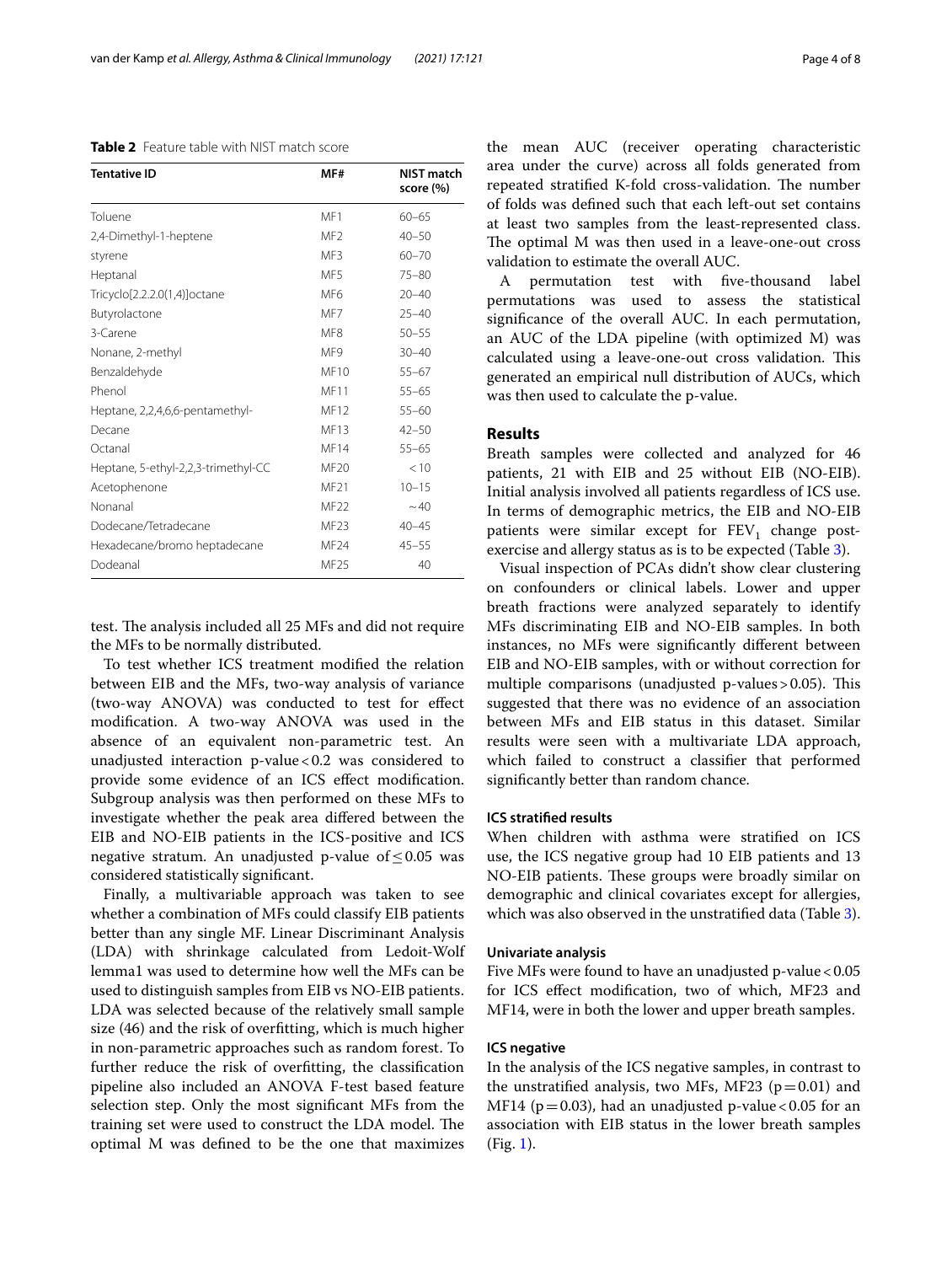|                                  | EIB                             |                    | non EIB                         |                    | p-value*            |              |
|----------------------------------|---------------------------------|--------------------|---------------------------------|--------------------|---------------------|--------------|
|                                  | <b>ICS negative</b><br>$(n=10)$ | Total ( $n = 21$ ) | <b>ICS negative</b><br>$(n=13)$ | Total ( $n = 25$ ) | <b>ICS negative</b> | <b>Total</b> |
| Male <sup>a</sup>                | 8/10                            | 16/21              | 9/13                            | 19/25              | 0.66                | 1.00         |
| ICS use <sup>a</sup>             | $\qquad \qquad -$               | 11/21              | -                               | 12/25              | $\equiv$            | 1.00         |
| Allergic rhinitis <sup>a</sup>   | 8/8                             | 15/17              | 1/7                             | 6/14               | < 0.01              | 0.02         |
| Ageb                             | 10                              | 10 <sup>°</sup>    |                                 | 7                  | 0.83                | 0.55         |
| BMI z-score <sup>b</sup>         | 0.68                            | 0.36               | 0.16                            | 0.16               | 0.56                | 0.83         |
| $FEV1$ pre-exercise <sup>b</sup> | 92.8                            | 91.0               | 89.6                            | 98.3               | 0.60                | 0.17         |
| Fall in FEV <sub>1</sub> $(%)^b$ | 30.4                            | 27.1               | 5.5                             | 5.5                | < 0.01              | < 0.01       |

# <span id="page-4-0"></span>**Table 3** Patient demographic and clinical metadata

Signifcant results are displayed in bold

<sup>a</sup> Categorical variables shown as fraction of total and percent. Changes in denominator indicate some patients had missing information

<sup>b</sup> Continuous variables shown as median of all patients in each class

\* p-values calculated by Fisher's Exact Test for categorical variables and Mann–Whitney U-test for continuous variables



<span id="page-4-1"></span>MF23 also had an unadjusted p-value of 0.03 in the upper breath samples. Both of these MFs had an AUC>0.70 in both upper and lower breath samples, with MF23 having an  $AUC = 0.82$  in the lower breath samples, the ROC-curve of MF23 for ICS negative subjects can be seen in Fig. [2.](#page-5-0)

# **ICS positive**

In the analysis of the ICS positive group, only MF1 had an unadjusted p-value<0.05 for an association with EIB status. This association between MF1 and EIB status was only

observed in upper breath samples. In contrast to the top two MFs for ICS negative samples, MF1 is decreased in EIB patients relative to NO-EIB patients. It can discriminate between EIB patients and NO-EIB patients with an AUC of 0.76. Although a signifcant association, the NIST match score was low (60–65%), indicating low confdence in the chemical ID of this compound.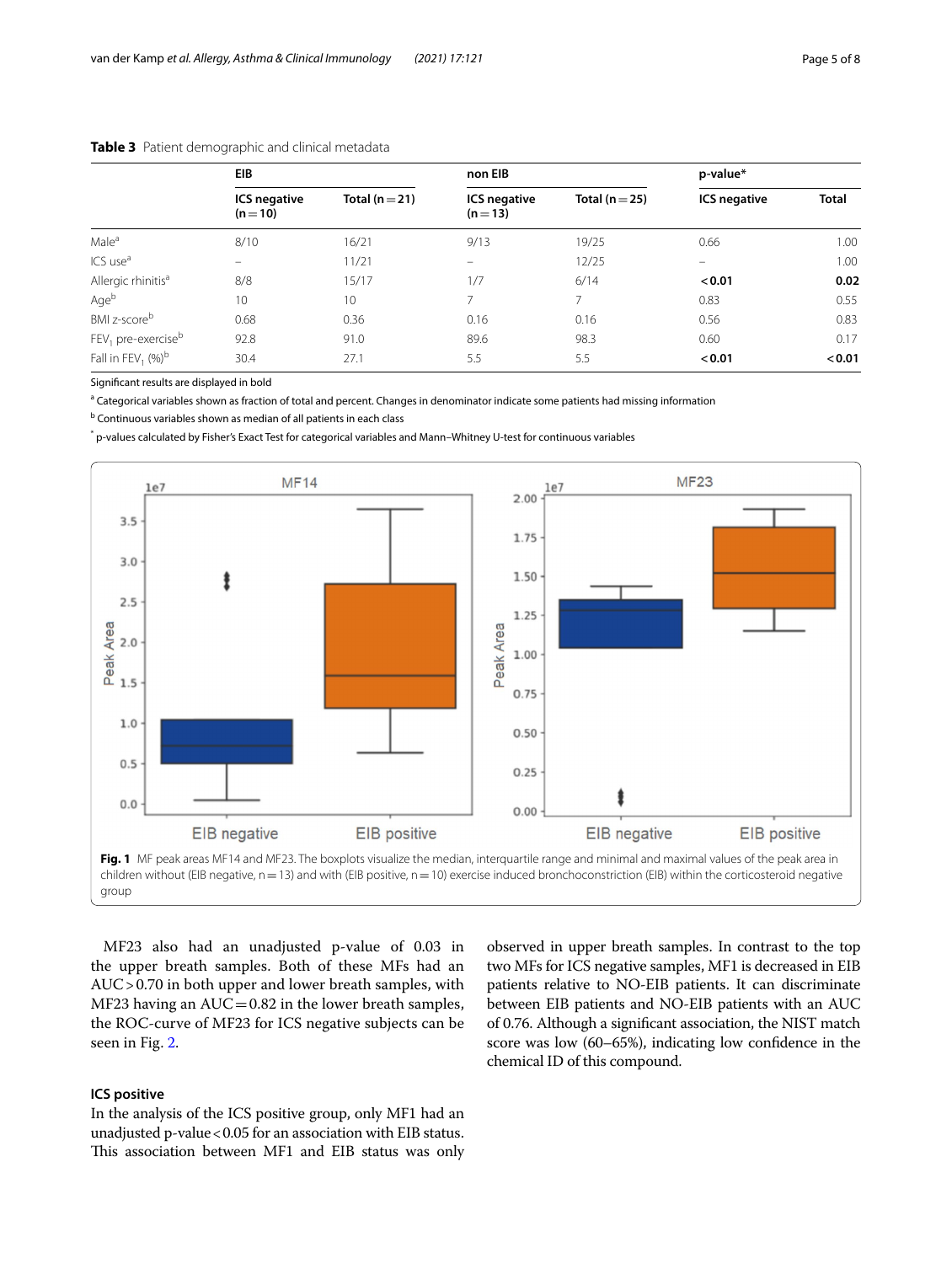

# <span id="page-5-0"></span>**Discussion**

This pilot study shows that exhaled breath VOCs in asthmatic children are not signifcantly diferent between EIB and NO-EIB. However, in corticosteroid naïve asthmatic children, EIB was found to be associated with increased MF14 and MF23. The tentative identities of these compounds are octanal and dodecane/tetradecane respectively. These compounds have links to lipid metabolism and can be associated with oxidative stress responses. By contrast the corticosteroid positive group showed a reduction in MF1 associated with EIB. MF1 is tentatively identifed as toluene, a common component of air pollution, associated with asthma. The exhaled breath VOCs in asthmatic children may therefore diferentiate between EIB and NO-EIB but seems to be afected by the use of inhaled corticosteroids.

To our knowledge this is the frst study to analyze the association of VOCs from breath with EIB in asthmatic children. We found an efect of ICS on exhaled biomarkers. An unstratifed analysis did not fnd any MFs that signifcantly difered between the two groups in the available data. The ICS effect modification analysis, which has a plausible pathophysiological rationale, revealed that the efect of EIB status on MF was being modifed by ICS treatment. A comparable efect was seen in a study by Chi et al. who found a reduced activity of IL-4 after ICS treatment in asthmatic adults analyzing breath condensate [[15\]](#page-7-1).

In the subsequent ICS subgroup analysis, there was small association between compounds prospectively identifed as octanal and dodecane/tetradecane and EIB status in the ICS negative stratum. Importantly, these MF's had unadjusted p-values  $< 0.05$  in both the lower and upper breath samples, suggesting that their associations with EIB status suggesting that this could be a robust association.

EIB is caused by the efect of evaporation of water from the airways during exercise induced hyperpnea [[6\]](#page-6-5). This changes the osmolarity of the fluid layer lining the airway wall  $[16]$  $[16]$ . Specifically, the return to isotonic osmolarity after hyperosmolarity leads to release of mediator compounds from mast cells residing in the infamed airway walls of asthmatics [\[4](#page-6-3), [5\]](#page-6-4). After an initial prostaglandin release, leukotriene D4 is released contributing to bronchoconstriction following exercise  $[5]$  $[5]$  $[5]$ . The production of VOCs is strongly linked to peroxidation of lipids, including lipid mediator compounds [\[17\]](#page-7-3). We can therefore speculate that these lipid peroxidation products are the result of breakdown of infammatory lipid mediator compounds such as prostaglandins in the airways. ICS are powerful anti-infammatory drugs, which reduce the number and activity of mast cells in the asthmatic airway wall, resulting in less mediator release. The observation that MF23 is suppressed in those treated with ICS fts this hypothesis. In the analysis of the ICS positive stratum, only toluene, had an unadjusted p-value < $0.05$  for an association with EIB status. Toluene, a known air pollutant, has previously been associated with asthma and asthma control in children [[18\]](#page-7-4). Indeed we did fnd a relationship between toluene in breath exudate and the occurrence of EIB, a sign of uncontrolled asthma in asthmatic children [\[19](#page-7-5)].

This is a small preliminary study, the scope of the study was partly limited by its integration into an existing study design [\[10](#page-6-9)], as such the study sample consisted of a heterogenous group of asthmatic children with regards to for example the allergic rhinitis status and the use of ICS. On the other hand the gender distribution was consistent with the higher prevalence of asthma in boys than girls [[20\]](#page-7-6). Larger validation studies including strategies to reduce confounding will be needed and may produce further results as an expanded sample provides greater statistical robustness. This study can provide guidance what target compounds are relevant to explore in more detail and validate these fndings.

This study uses two robust tests making comparison feasible. Bronchoconstriction after an exercise challenge is considered to be indicative of childhood asthma  $[1]$  $[1]$  $[1]$ . The laboratory in which the tests were conducted allow for standardized testing throughout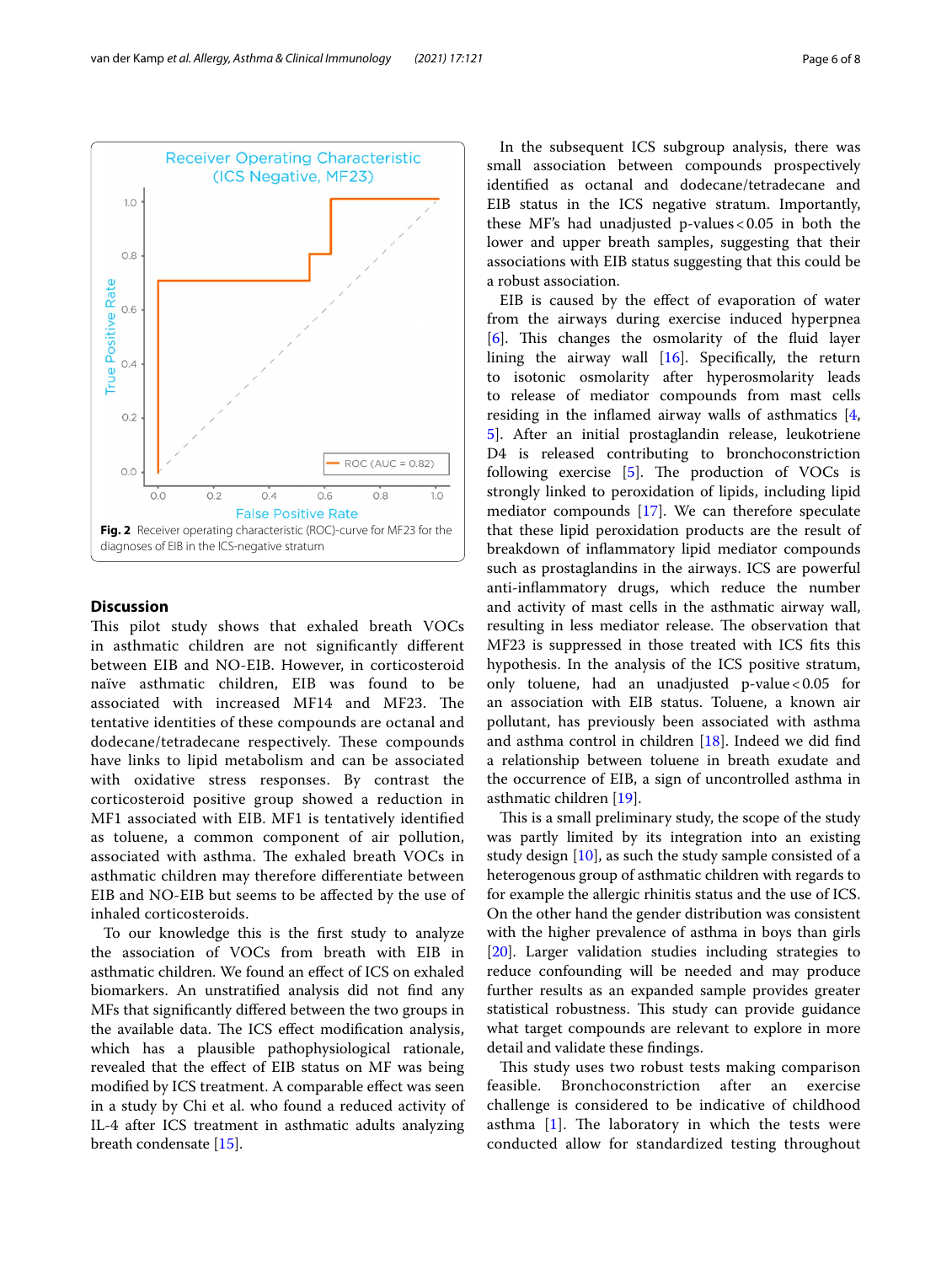the year with a constant air quality (temperature at 9.5– 10.5 °C and humidity at 5–7  $H<sub>2</sub>0$  mg/l air). Furthermore, in order to maximize the chances of fnding breath compounds associated with EIB, two breath fraction samples were collected from each patient, upper airway dominated breath and lower airway dominated breath. Previous work has established that the concentration and presence of breath compounds varies over the course of an exhalation  $[21]$  $[21]$  $[21]$ . The general hypothesis is that early exhalation contains more exogenous compounds as well as compounds generated by cells in the upper airway while late exhalation contains more systemic, endogenous compounds as well as compounds produced by lower airway cells.

Based on the results of this study, future studies investigating exhaled breath VOCs in asthmatic children should take the use of ICS into account as efect mediator. Moreover, studies in corticosteroid naïve patients are advised in order to investigate in more detail which potential VOC biomarkers may be able to diferentiate EIB status in asthmatic children. This may then enable the opportunity for an objective early diagnostic tool for EIB in children who have just been diagnosed with asthma, before start of ICS treatment and without time consuming and expensive EIB evaluation, emphasizing the clinical relevance of such a tool.

# **Conclusion**

This pilot study has identified several candidate biomarkers that are associated to pediatric EIB, but depend on ICS use and the breath sample fraction collected. As such it provides insight into what breath compounds are of interest and provides potential directions for future studies looking to develop the diagnostic accuracy of such a breath-based test, so that these candidate biomarkers have a potential to enable non-invasive diagnosis of EIB in children.

#### **Acknowledgements**

Not applicable.

#### **Authors' contributions**

All authors made substantial contributions on the design of the trial and wrote the draft manuscript with substantial input. All authors provided critical review of the manuscript. All authors read and approved the fnal manuscript.

#### **Funding**

This clinical trial was funded by an unrestricted grant by the Stichting Pediatrisch Onderzoek Enschede.

#### **Availability of data and materials**

The datasets during and/or analysed during the current study available from the corresponding author on reasonable request.

#### **Declarations**

#### **Ethics approval and consent to participate**

This study was approved by the medical ethics committee of the Medical Spectrum Twente and was registered in the Netherlands trial register (trial no. NL6087).

#### **Consent for publication**

Not applicable.

#### **Competing interests**

MS is an employee of Owlstone Medical Ltd.

#### **Author details**

<sup>1</sup> Department of Paediatrics, Medisch Spectrum Twente, Koningsplein 1, 7512 KZ Enschede, Netherlands. <sup>2</sup> Department of Biomedical Signals and Systems, University of Twente, Enschede, Netherlands.<sup>3</sup> Research and Development, Owlstone Medical, Cambridge, UK. 4 Department of Pulmonology, Medisch Spectrum Twente, Enschede, Netherlands.<sup>5</sup> Department of Engineering Fluid Dynamics, University of Twente, Enschede, Netherlands.

#### Received: 21 June 2021 Accepted: 1 November 2021 Published online: 27 November 2021

#### **References**

- <span id="page-6-0"></span>Godfrey S, Springer C, Noviski N, Maayan C, Avital A. Exercise but not methacholine diferentiates asthma from chronic lung disease in children. Thorax. 1991;46(7):488–92.
- <span id="page-6-1"></span>2. Merikallio VJ, Mustalahti K, Remes ST, Valovirta EJ, Kaila M. Comparison of quality of life between asthmatic and healthy school children. Pediatr Allergy Immunol. 2005;16(4):332–40. [https://doi.org/10.1111/j.1399-3038.](https://doi.org/10.1111/j.1399-3038.2005.00286.x) [2005.00286.x](https://doi.org/10.1111/j.1399-3038.2005.00286.x).
- <span id="page-6-2"></span>3. Carlsen KH, Anderson SD, Bjermer L, et al. Exercise-induced asthma, respiratory and allergic disorders in elite athletes: epidemiology, mechanisms and diagnosis: part I of the report from the Joint Task Force of the European Respiratory Society (ERS) and the European Academy of Allergy and Clinica. Allergy Eur J Allergy Clin Immunol. 2008;63(4):387–403.
- <span id="page-6-3"></span>4. Llewellyn-Jones CG, Hill SL, Stockley RA. Efect of futicasone propionate on neutrophil chemotaxis, superoxide generation, and extracellular proteolytic activity in vitro. Thorax. 1994;49(3):207–12.
- <span id="page-6-4"></span>5. Kippelen P, Larsson J, Anderson SD, et al. Acute efects of beclomethasone on hyperpnea-induced bronchoconstriction. Med Sci Sports Exerc. 2010;42(2):273–80.
- <span id="page-6-5"></span>6. van Leeuwen JC, Driessen JMM, Kersten ETG, Thio BJ. Assessment of exercise-induced bronchoconstriction in adolescents and young children. Immunol Allergy Clin North Am. 2013;33(3):381–94.
- <span id="page-6-6"></span>7. Joos GF, O'Connor B, Anderson SD, et al. Indirect airway challenges. Eur Respir J. 2003;21(6):1050–68.
- <span id="page-6-7"></span>8. Bush A. Pathophysiological mechanisms of asthma. Front Pediatr. 2019;7:68. <https://doi.org/10.3389/fped.2019.00068>.
- <span id="page-6-8"></span>9. Martínez RAS, Hernández JMP, Torrado ÓY, Díaz MC, Puente T de D, Crevillent MV. Exhaled volatile organic compounds analysis in clinical pediatrics: a systematic review. Pediatr Res. Published online 2020.
- <span id="page-6-9"></span>10. Van Der Kamp MR, Klaver EC, Thio BJ, et al. WEARCON: Wearable home monitoring in children with asthma reveals a strong association with hospital based assessment of asthma control. BMC Med Inform Decis Mak. 2020;20(1):1–12.
- <span id="page-6-10"></span>11. Crapo RO, Casaburi R, Coates AL, et al. Guidelines for methacholine and exercise challenge testing—1999. Am J Respir Crit Care Med. 2000;161(1):309–29.
- <span id="page-6-11"></span>12. Van Leeuwen JC, Driessen JMM, de Jongh FHC, Anderson SD, Thio BJ. Measuring breakthrough exercise-induced bronchoconstriction in young asthmatic children using a jumping castle. J Allergy Clin Immunol. 2013;131(5):1427.
- <span id="page-6-12"></span>13. Godfrey S, Springer C, Bar-Yishay E, Avital A. Cut-off points defining normal and asthmatic bronchial reactivity to exercise and inhalation challenges in children and young adults. Eur Respir J. 1999;14(3):659–68.